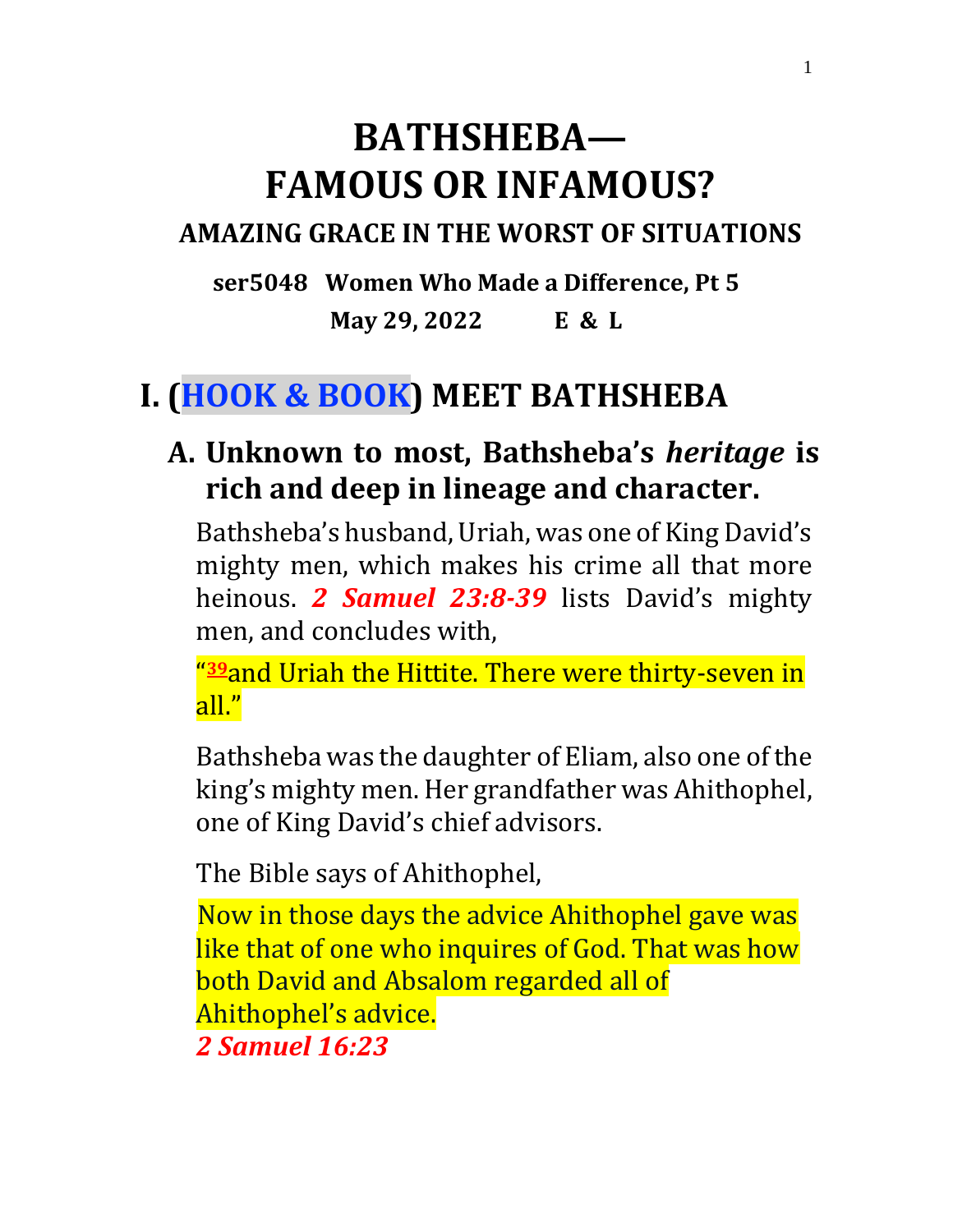I think you're getting the point. Bathsheba was not a commoner. She came from good stock: from a bloodline that people would count as nobility.

*NOTE:* One would assume that David thought highly of and cared about Uriah, Eliam, Ahithophel his counselor, and Bathsheba—they were all family.

# **B. Hollywood's take.**



Hollywood and printed material are not absent of this story. There was a time when Hollywood could not produce for public consumption what is shown on today's screen, rated R or NC-17. So, they had to find a way to address such subjects, and what better way than to use the Bible? Samson & Delilah and David & Bathsheba were suitable topics. Furthermore, Hollywood picked the male and

female with the greatest ticket attractions – Gregory Peck and Susan Hayward (**show photo**). It was made in 1951 with director, Henry King. It was a box office smash, much like Cecil B. DeMille's "The Ten Commandments" (1956).

More recently the History Channel produced a tenpart Bible Series released March 3rd, 2013. The first episode was seen by 13.1 million people, the largest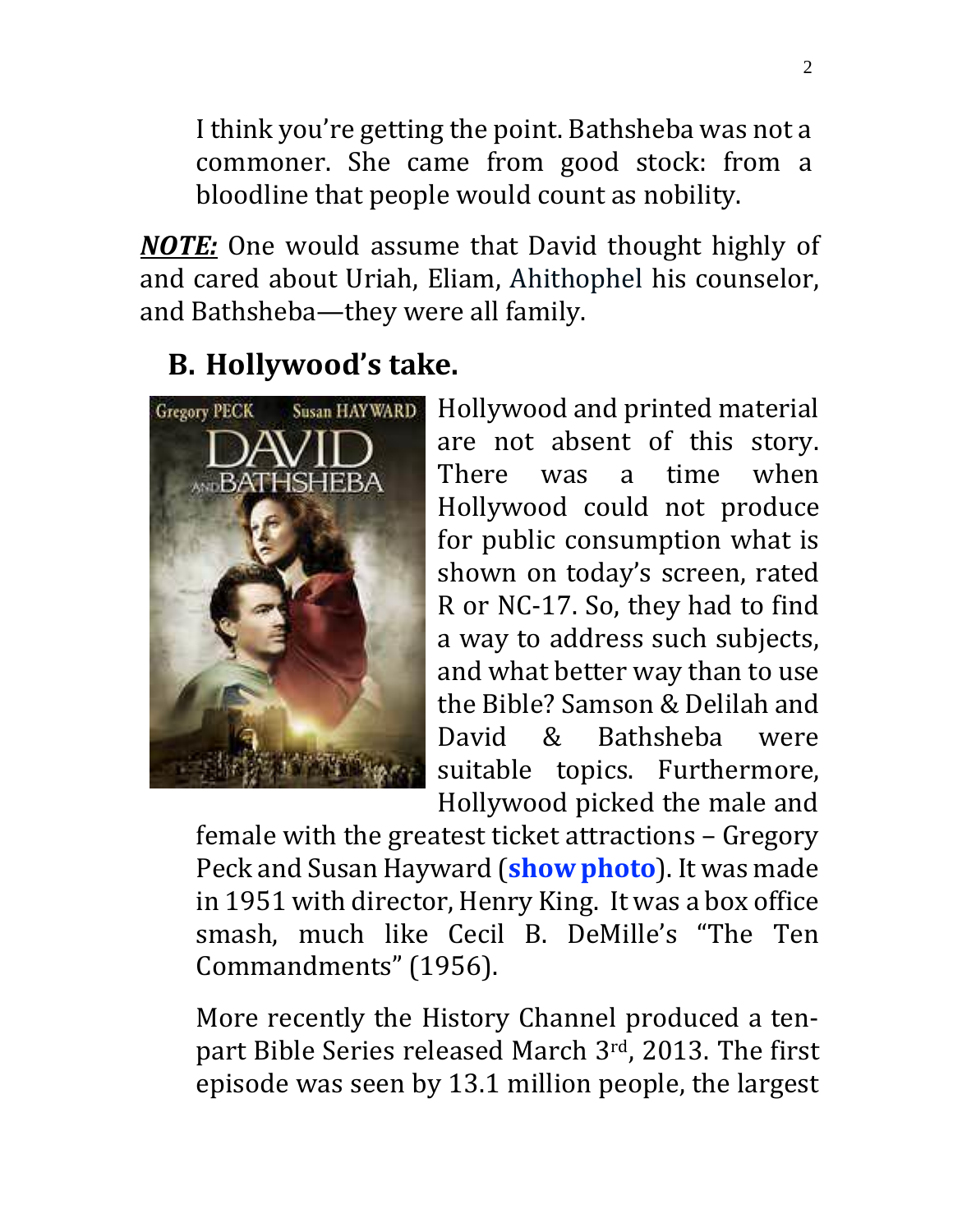cable television audience in 2013. Of course, two of the stories were Samson & Delilah and David & Bathsheba.

As born-again, fundamental Christians, we read a book or watch a movie from the perspective of Biblical accuracy. Although Hollywood does not want to stray too far—if it does it will lose its appeal to the Christian market—they want to make sure the product sizzles.

With that said, much like The Chosen, some of the director's perspective is rather eye-opening. It's not always accurate, but it is insightful.

Sometimes we are introduced to something we never saw previously in the narrative because our learning hid it from us. **Here's an example**:

**(show video/The Bible Series/Bathsheba <https://youtu.be/W5fEIkgijE8> (2:13)**

## **II. QUESTIONS RAISED BY THE VIDEO**

- **A. Did David and Bathsheba know one another before he called her to his palace?**
- **B. Did the culture forbid Bathsheba to say no?**
- **C.Was Bathsheba present when David danced before the LORD with all his might?**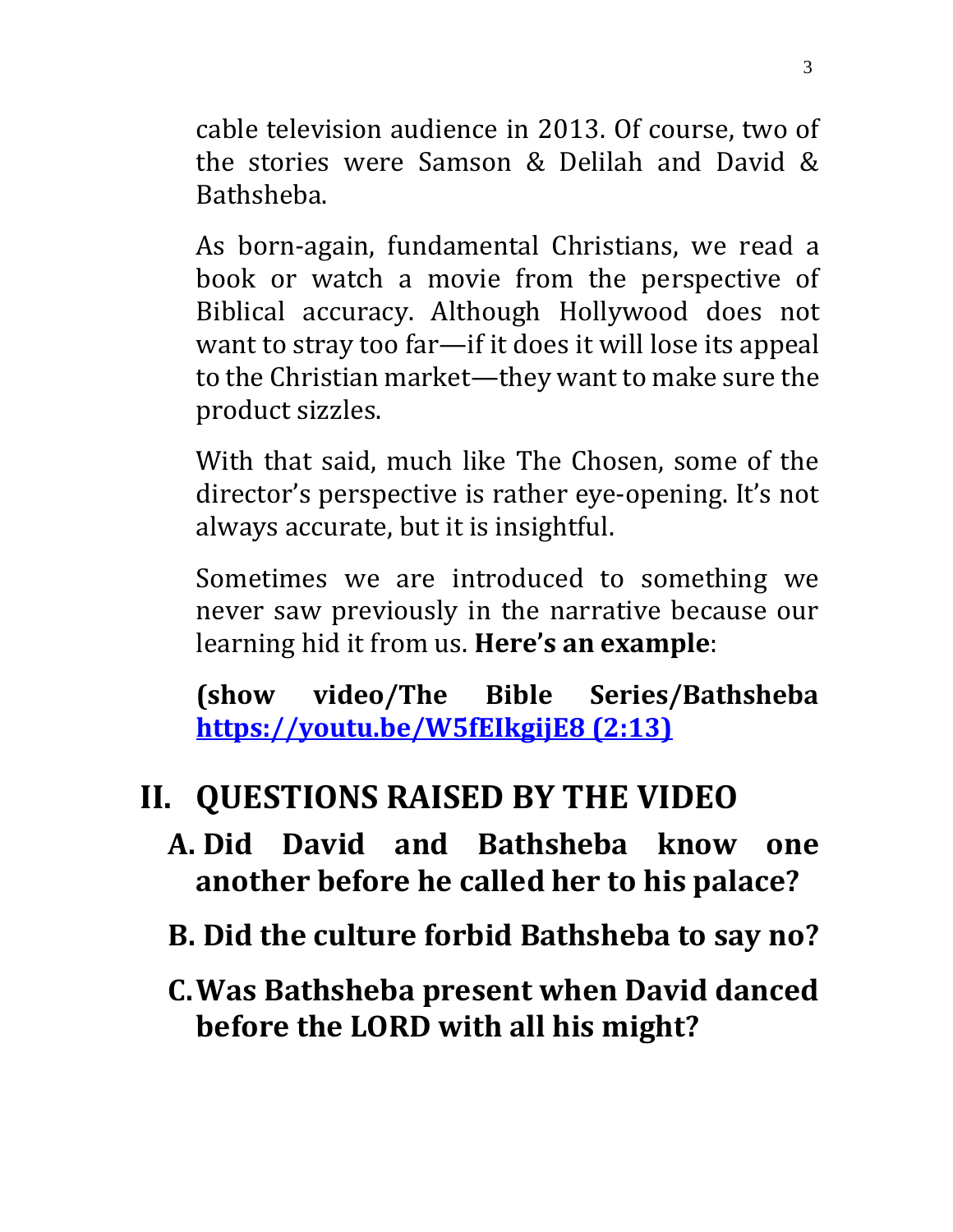- **D. If Bathsheba was an accomplice** (maybe that's too strong a word) and put up little to no resistance, why would God give her power beyond that of any other woman in the King's palace, and place her in the lineage of the Christ?
- **E.What are the lessons we can learn from this Biblical narrative?**

**Let us pray!** 

# **III. (LOOK) ANSWERS TO QUESTIONS A-D.**

- **A. Did David and Bathsheba know one another before he called her to his palace?**
	- **1.** All indications point to the reality that Bathsheba knew the king and the king knew Bathsheba. Now, to what extent we don't know. What we do know is that Bathsheba's husband and father-in-law were both a part of David's "Navy Seals"—the best in his military. Remember, David was a man of war, a fighter. I doubt these thirty-seven (37) were merely acquaintances.
	- **2.** For David to see her from his roof meant Uriah's house was not obscure from David's view.

**POINT MADE:** Isn't that the way of sin? It's never really obscure. It's always there. We are simply naïve to it…at first. But little by little it weasels its way into our hearts.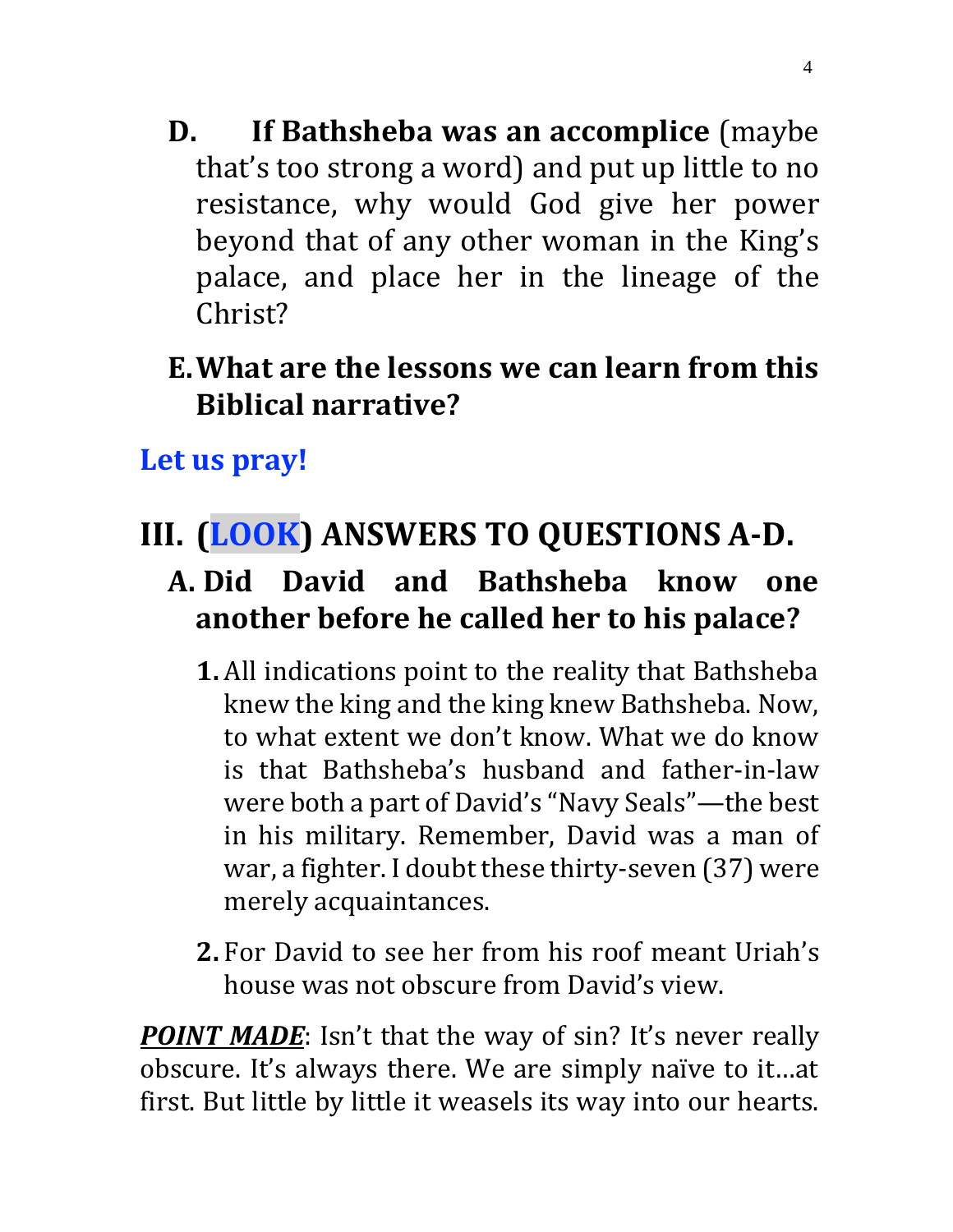It plays upon our emotions. It cries out "look at me!" and before we know it, it has taken our heart and actions captive.

I suspect we've all been tripped up by it one way or another, at one time or another.

*ILLUSTRATION:* I'm thinking of a person I considered a friend. He fought on the front lines for things we held dear as ministers of the GOSPEL. But he started hob-knobbing with persuasive people of money and power who convinced him that what he had fought for all of his life was wrong. Sadly, the day came when he believed them.

**3.** Yes, I believe circumstances would indicate that David and Bathsheba knew one another before he called her to his palace.

# **B. Did the culture forbid Bathsheba to say no?**

### **1. The answer is yes and no.**

Yes, in that the King had absolute power.

No, in that Bathsheba could have resisted. Now, could it have cost her her life? Possibly.

*NOTE:* Did not this whole sordid affair cost her husband his life?

*NOTE 2*: Here's another thought. How do we not know that Ahithophel sided with Absalom because of what David did to his granddaughter? Maybe he thought, "Here's my opportunity to make right David's wrong." But hear me! It's not our job to raise our hand against God's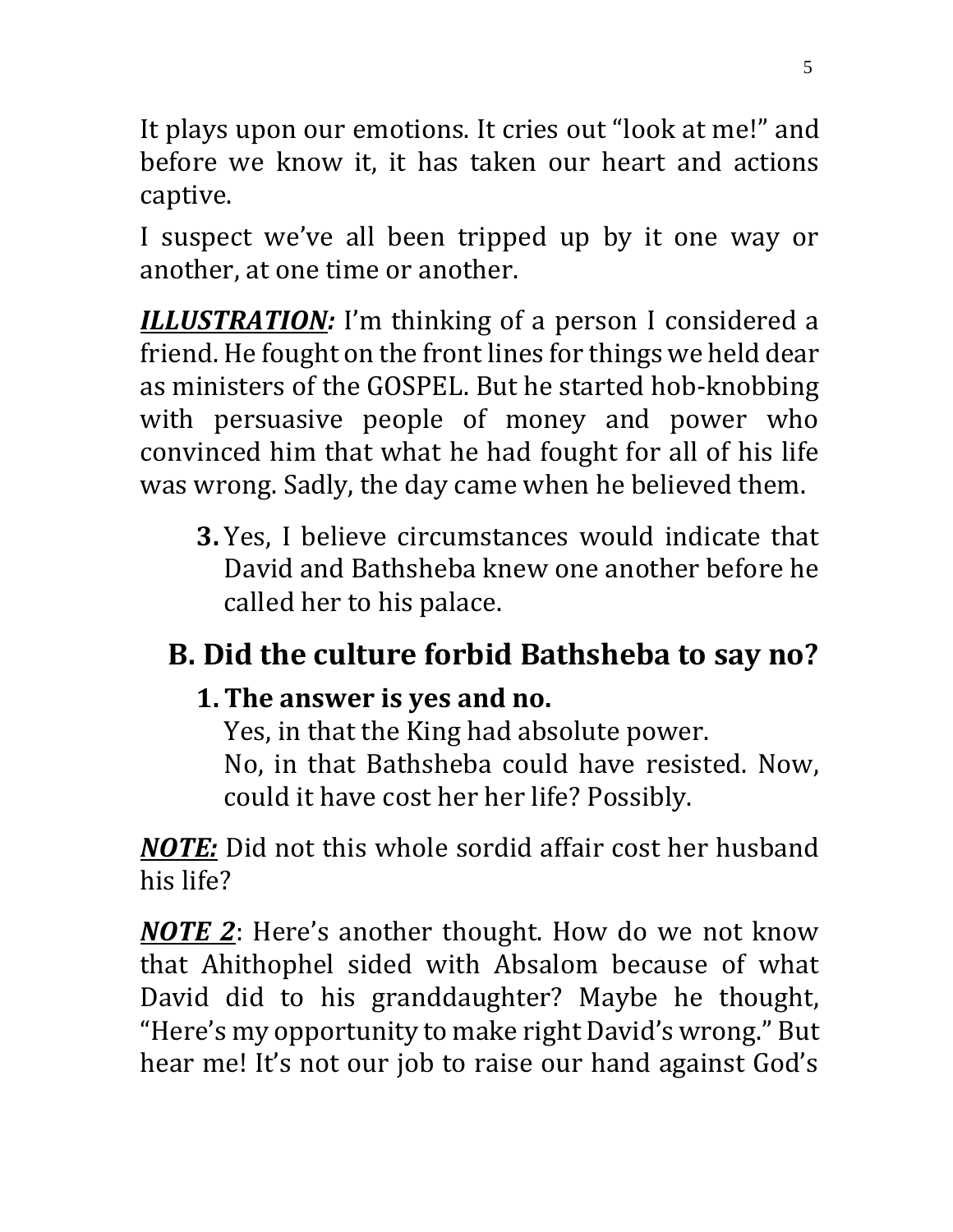anointed…ever. That's one place we cannot play God without paying a severe price.

David was far from perfect, as we well know, but he knew not to touch God's anointed; and he didn't.

**2. Recall the story of Queen Vashti?** King Ahasuerus, king of Persia, and his cabinet had been drinking for a few days. The King sent for his wife, the queen, wanting to show off her beauty. But she refused to be an object of the king's whim and would not do as requested. (**show photo**)



*NOTE:* Although the Bible does not tell us the reasons why Queen Vashti refused, the rabbis speculate that she was to appear "au-natural."

> Whatever the case, "She said no to the king and yes to her dignity,"\* the result of which was banishment from the Kingdom. *\*Leesa Renee Hall*

**3. Here is the bottom line.** We can always say no to sin no matter what the price may be. (It doesn't appear that Bathsheba was willing to give up her life…but who am I to judge?)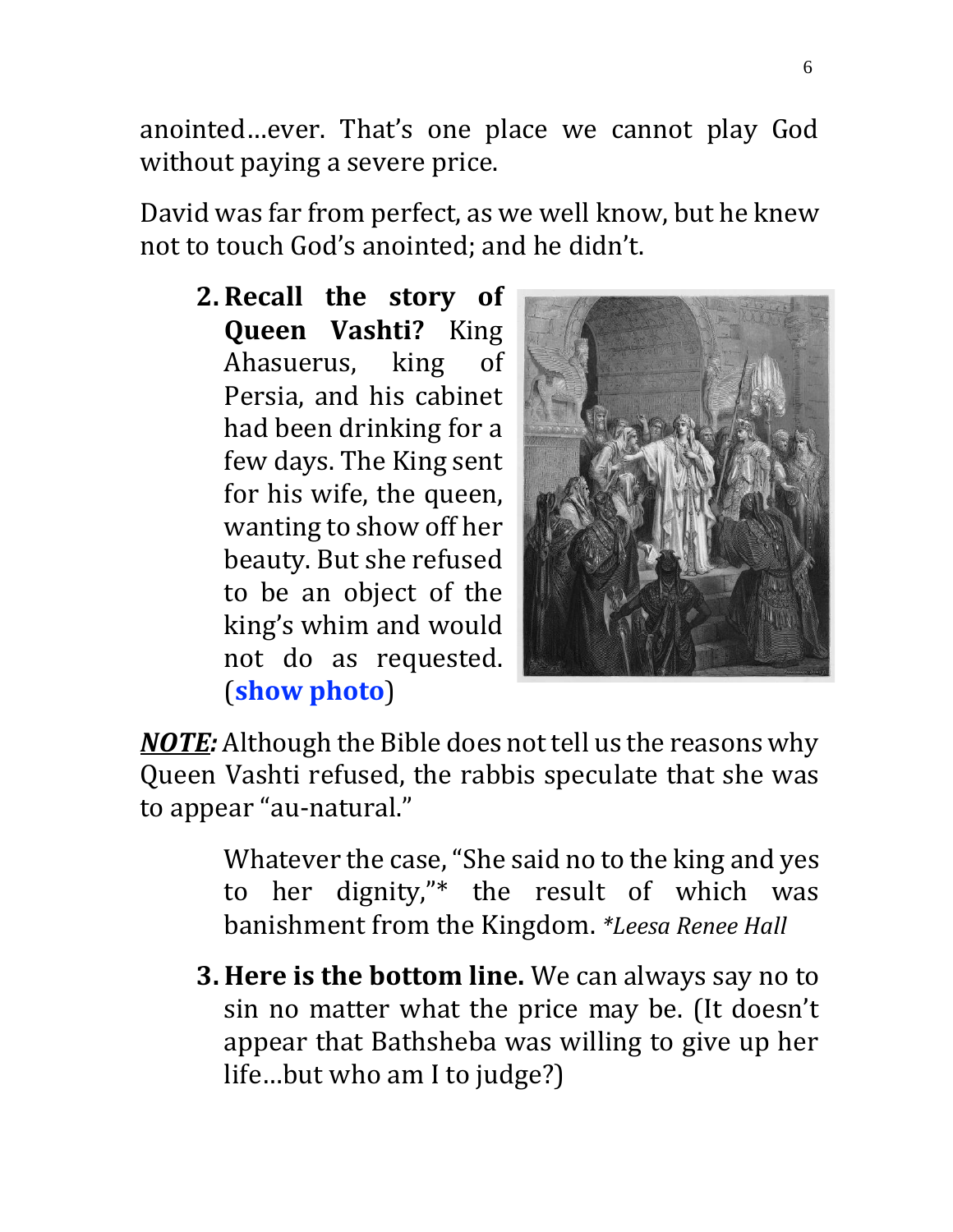**C.Was Bathsheba present when David danced before the LORD with all his might?**

She could have been. However, my spiritual gut would say no because of the pattern of Scripture.

**1. Before Noah was sodomized by his grandson, Canaan is introduced to us (***Genesis 9:18***).**

**2. Before Dinah is raped by Shechem, Dinah is introduced to us as the daughter of Jacob (***Genesis 30:21***); she is not raped till** *Genesis 34***.** 

*NOTE*: Jacob had other daughters besides Dinah.

**D. If Bathsheba was an accomplice, why would God give her power beyond that of any other woman in the King's palace and place her in the lineage of the Christ?**

Let's explore the story giving Bathsheba the benefit of the doubt.

**1. Most likely David knew Uriah and Bathsheba.**

- **2. Recall her husband is away at war.**
- **3. Maybe she thought King David wanted to speak to her about her husband.**

Was he injured? Was he killed in battle?

**4. Maybe the king had news about her father, Eliam (one of David's mighty men).**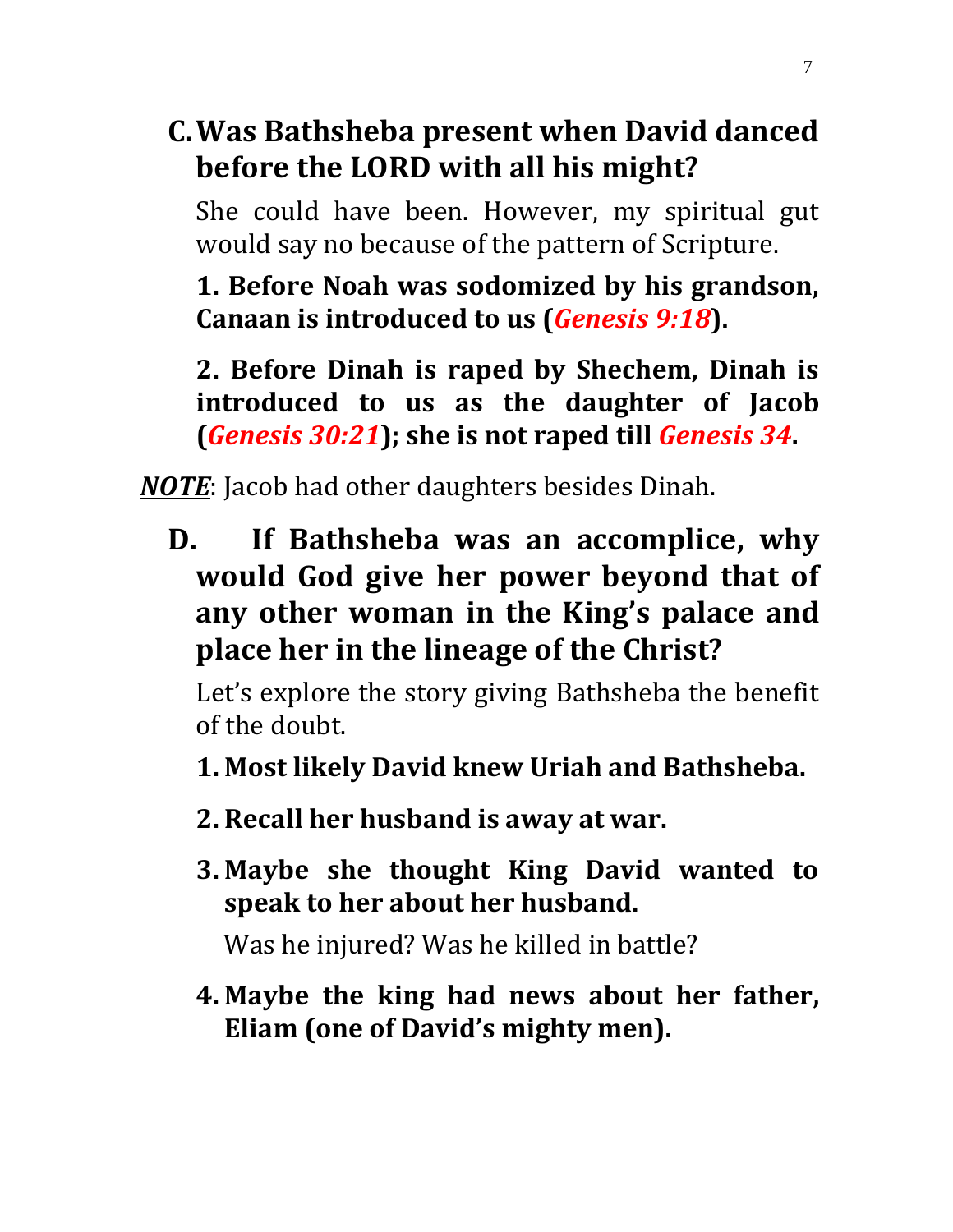#### **5. Maybe David wanted to talk to her about her grandfather, Ahithophel?**

Whatever the case, it really didn't matter. David's thoughts were wicked.

### **E.Other questions:**

**1. Why was Bathsheba bathing on the roof top?** We don't know. Some suggest that she knew the king could see her, but that's speculation. What we do know is that …

#### **2. She was purifying herself from her "uncleanness."**

*2 Samuel 11:4* tells us,

[4](https://www.christianity.com/bible/niv/2-samuel/11-4) Then David sent messengers to **\*get** her. She came to him, and he slept with her. (Now she was purifying herself from her monthly uncleanness.) Then she went back home.

The NKJV words it, **Then David sent messengers,** and **took** her; and she came to him, and he lay with her, … **\***(**[Strong's 3947](https://www.blueletterbible.org/lang/lexicon/lexicon.cfm?t=kjv&strongs=h3947)**) take away, seize, take captive, take as to marry, …

#### **3. This was a one night, or day, sexual encounter, and she, like Tamar, got pregnant.**

#### *Verse 4* reads,

**<sup>4</sup>**… and he lay with her, for she was cleansed from her impurity; and she returned to her house.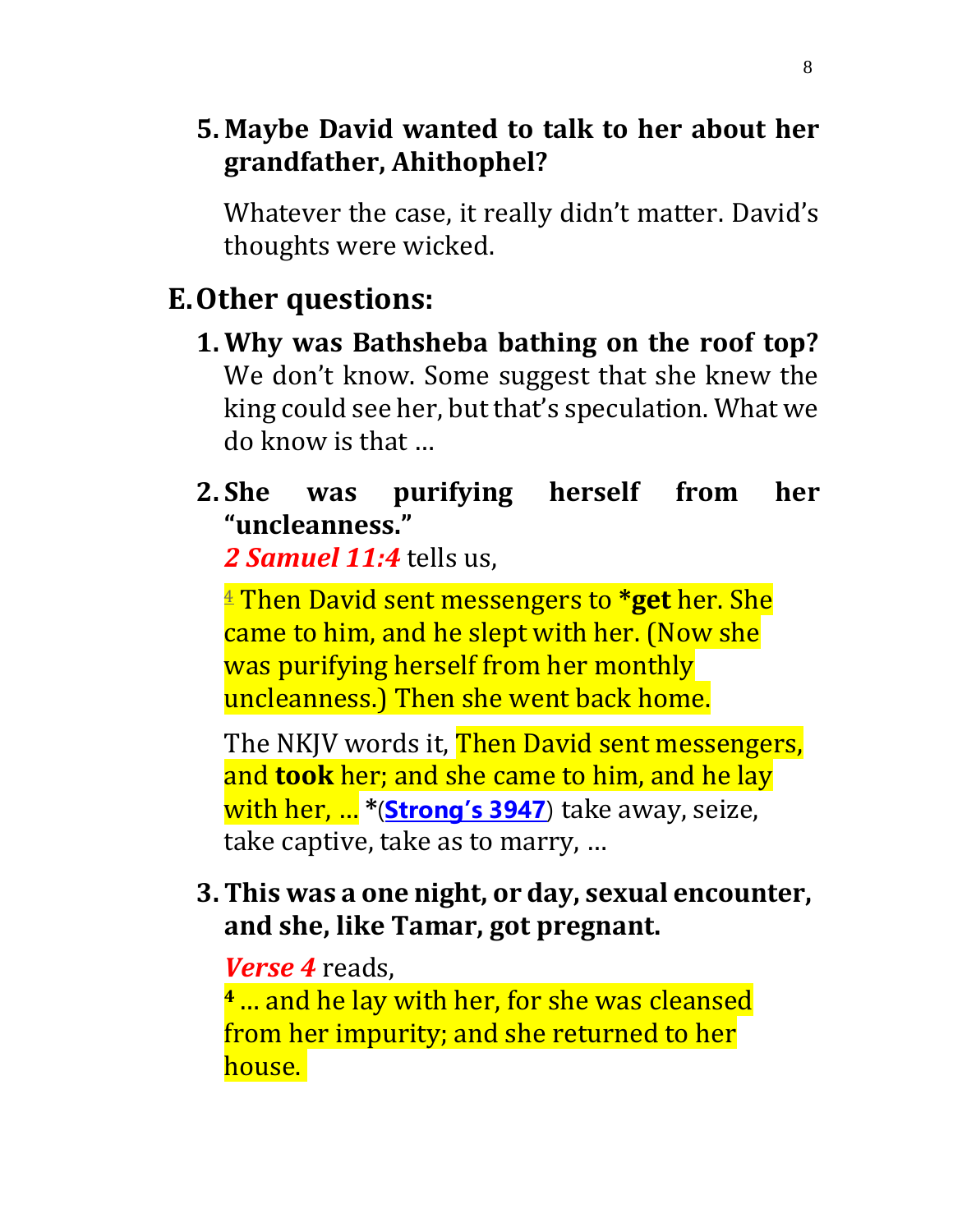*NOTE***:** It would seem that David had no intention of anything other than a one-night stand. (**continue reading**)

> **<sup>5</sup>**And the woman conceived; so she sent word and told David, and said, "I *am* with child.

*NOTE!* The affair wasn't of God, but the pregnancy was.

### **IV. (TOOK-1) THE PRICE OF SIN FOR BATHSHEBA (This message is not about David—his price was**

**even greater.)**

- **A. Bathsheba suffers the loss of her husband.**
	- **1. The Bible doesn't tell us if she knew David had her husband killed, but it's hard to believe that such a hideous act could have been hidden from her.**
	- **2. She finds herself a pregnant widow.**
	- **3. What will happen to her?**

Will the king kill her too?

- **4.In accordance with** *2 Samuel 11:27***, David takes her to wife, seeking to cover his, possibly their, sin.**
- **5. But what may have been hidden from the public at the time wasn't hidden from God and …**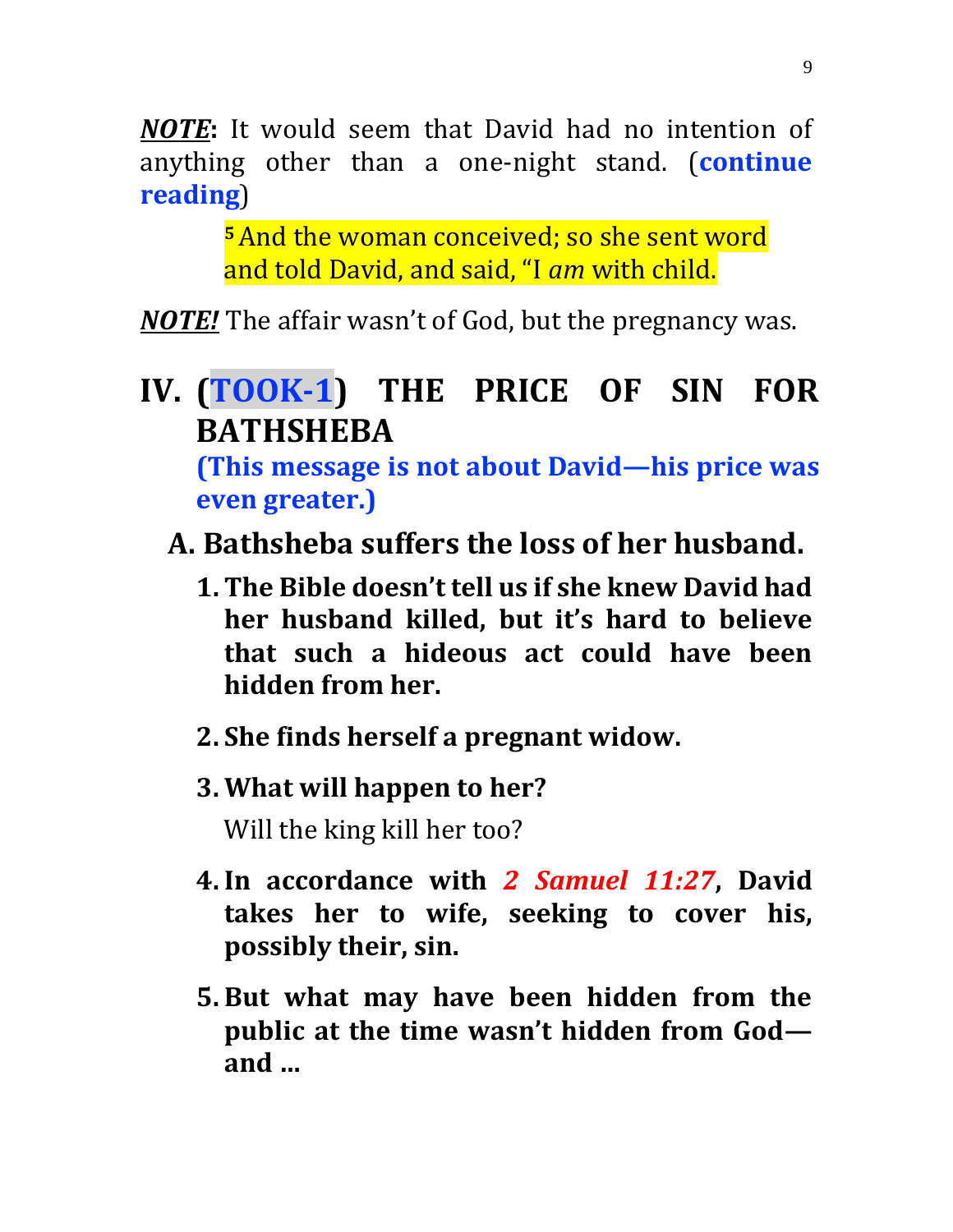**B. Bathsheba suffers the loss of her newborn baby.**

#### *2 Samuel 12: 13-14*

And Nathan said to David, "The LORD also has put away your sin; you shall not die. **<sup>14</sup>**However, because by this deed you have given great occasion to the enemies of the LORD to blaspheme, the child also *who is* born to you shall surely die."

**V. (TOOK-2) AMAZING GRACE IN THE WORST OF SITUATIONS**

### **A. Here's the rest of the narrative.**

**1. After the loss of their child, David comforts Bathsheba.** 

She conceives and gives birth to a son God names Jedidiah, which means *"beloved by the LORD."* His parents however, call him Solomon. Today, we would call Solomon a "rainbow baby."**\***

**\***A *rainbow baby* is a baby that is born after a miscarriage, stillbirth, or loss of an infant.

- **2. There is something fascinating about the Hebrew word for "comforted" ([Strong's 5162](https://biblehub.com/hebrew/5162.htm)), it means to pity, be sorry, to repent, and to avenge.**
- **3. As we know, Solomon is the son who takes over the throne of David and is named in the lineage of Messiah.**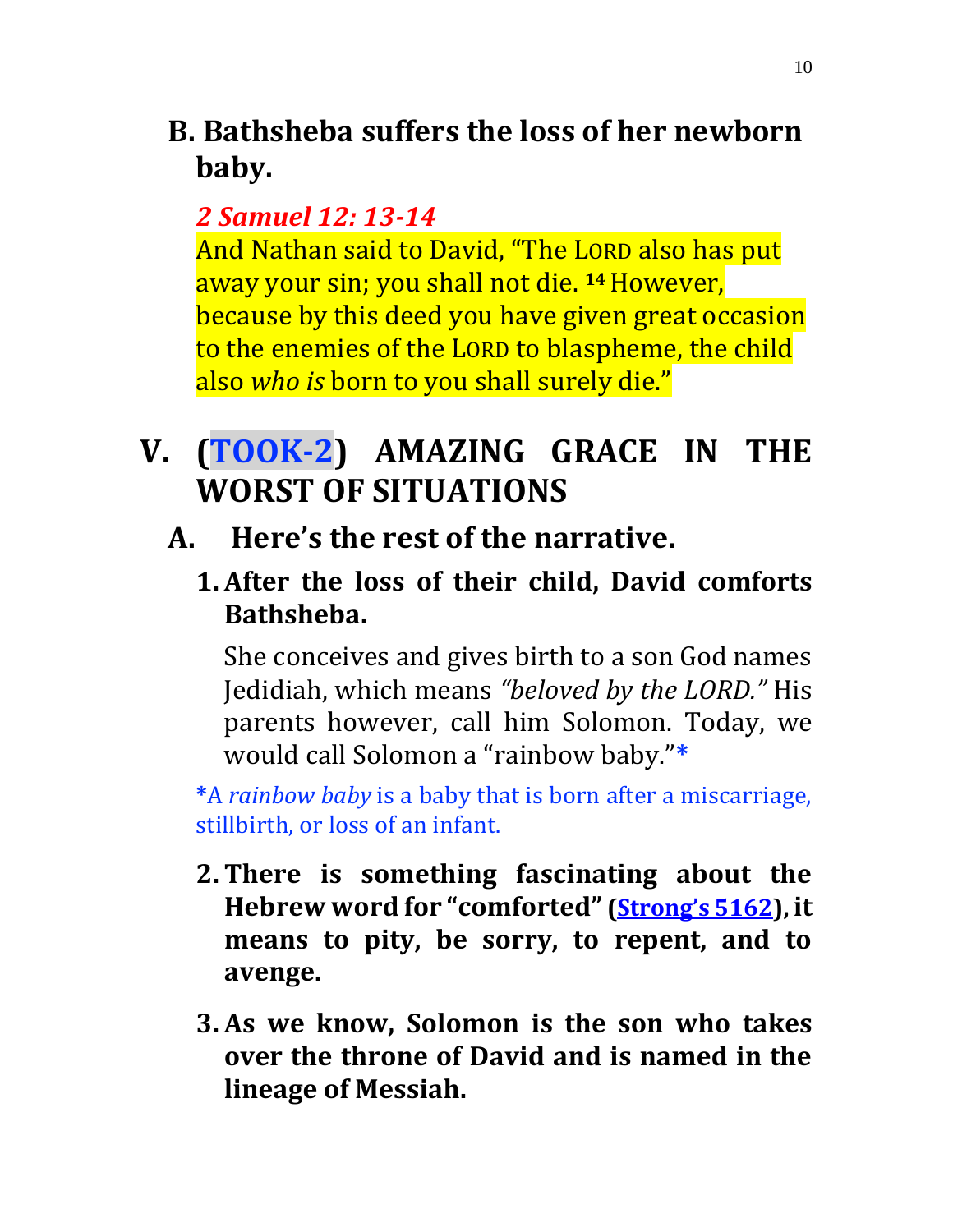He is one of David's 19 living sons.

### **4. Why does God choose Solomon?**

Why not one of David's other sons? Why not one from one of his ten wives and ten concubines? Here's what we read in *Matthew 1:6*

"…David was the father of Solomon, whose mother had been Uriah's wife"

## **B. Why Bathsheba? (She is one of five women named in the genealogy of Jesus.)**

**1. Does God feel sorry for her?**

**2.Is there something about her that God likes?**

#### **3. Why does God favor her son and not the son of one of David's other wives?**

*NOTE***:** Is there something about Bathsheba we're missing? We know she's a typical mom who fights for Solomon's place on the throne when some of David's other wives were fighting for their sons.

> **4. We know that man looks at the exterior of a person—maybe even one's actions, but God sees the heart.**

In other words, God judges the MOTIVE of our actions, and that's something none of us are qualified to do. Only God.

**5. Or could it be that God simply wanted to demonstrate GRACE so that we, in some**